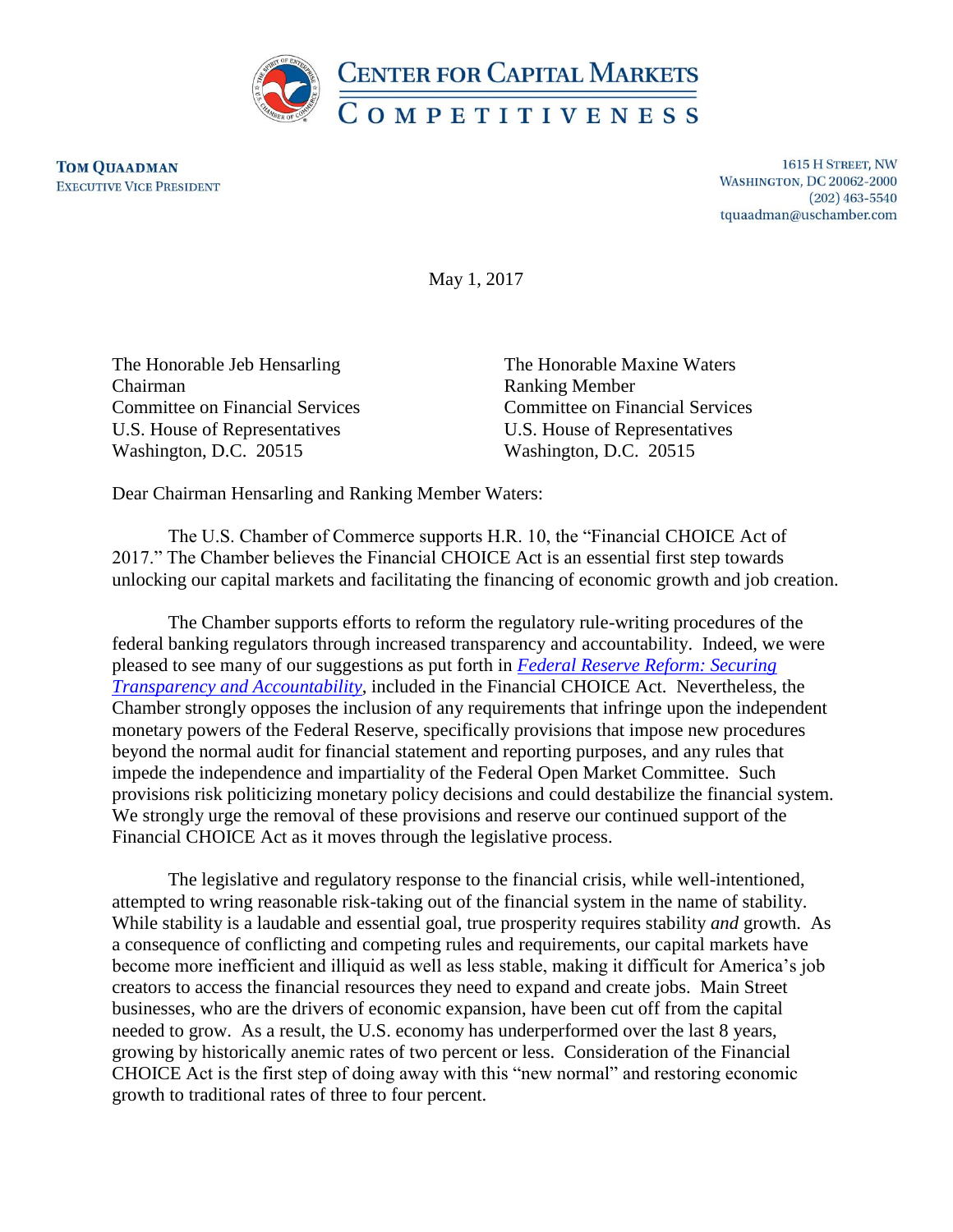In September of last year, the Chamber released a report entitled *[Restarting the Growth](https://www.uschamber.com/sites/default/files/documents/files/restarting_the_growth_engine_-_a_plan_to_reform_americas_capital_markets_final.pdf)  [Engine: A Plan to Reform America's Capital Markets](https://www.uschamber.com/sites/default/files/documents/files/restarting_the_growth_engine_-_a_plan_to_reform_americas_capital_markets_final.pdf)*, which has over 100 recommendations for creating a regulatory system that embraces stability and growth. The Chamber recognizes and appreciates the incorporation of many of these recommendations into the revised Financial CHOICE Act.

The Chamber believes the Financial CHOICE Act is an essential first step towards unlocking our capital markets and facilitating the financing of economic growth and job creation. Specifically, we are pleased to see the following provisions in the Financial CHOICE Act:

### **Ending "Too Big to Fail" and Bank Bailouts**

- Changes to the Bankruptcy Code that are designed to facilitate the resolution of large and complex financial institutions, particularly non-bank financial firms.
- Modifications to the structure and authority of the Financial Stability Oversight Council ("FSOC"), as well as transparency reforms. The U.S. district court's decision in *MetLife vs. Financial Stability Oversight Council* confirmed that FSOC's Systemically Important Financial Institution ("SIFI") designation process is arbitrary, inconsistent, and contrary to core regulatory principles.

## **Accountability from Regulators**

- Requirements that federal financial regulators rigorously analyze the impacts of potential rules and regulations, and conduct a "retrospective review" every five years. Unfortunately, financial regulators–in particular the Federal Reserve and Bureau of Consumer Financial Protection ("Bureau")–have failed to conduct a meaningful economic analysis for most post-crisis rulemakings. A retrospective review will help regulators understand a given regulation's real-world impact on economic growth and job creation.
- The establishment of a "Chief Economists Council," consisting of the chief economists of each federal financial regulator. The Chamber strongly supports the Council's charge to study the cumulative impact of major financial regulatory initiatives implemented since the financial crisis. This study is necessary to understand these regulations' collective impact upon capital formation and economic growth.
- Provisions allowing Congress to disapprove "major" rules issued by federal financial regulators. Providing Congress with greater opportunities to exercise its authority under Article I of the United States Constitution will help ensure that regulators remain accountable to the public and that they do not take up a role as quasi-legislators.
- Provisions that bring federal financial regulators into the regular appropriations process. The appropriations process, a cornerstone of our constitutional structure, is integral to congressional oversight and regulatory accountability.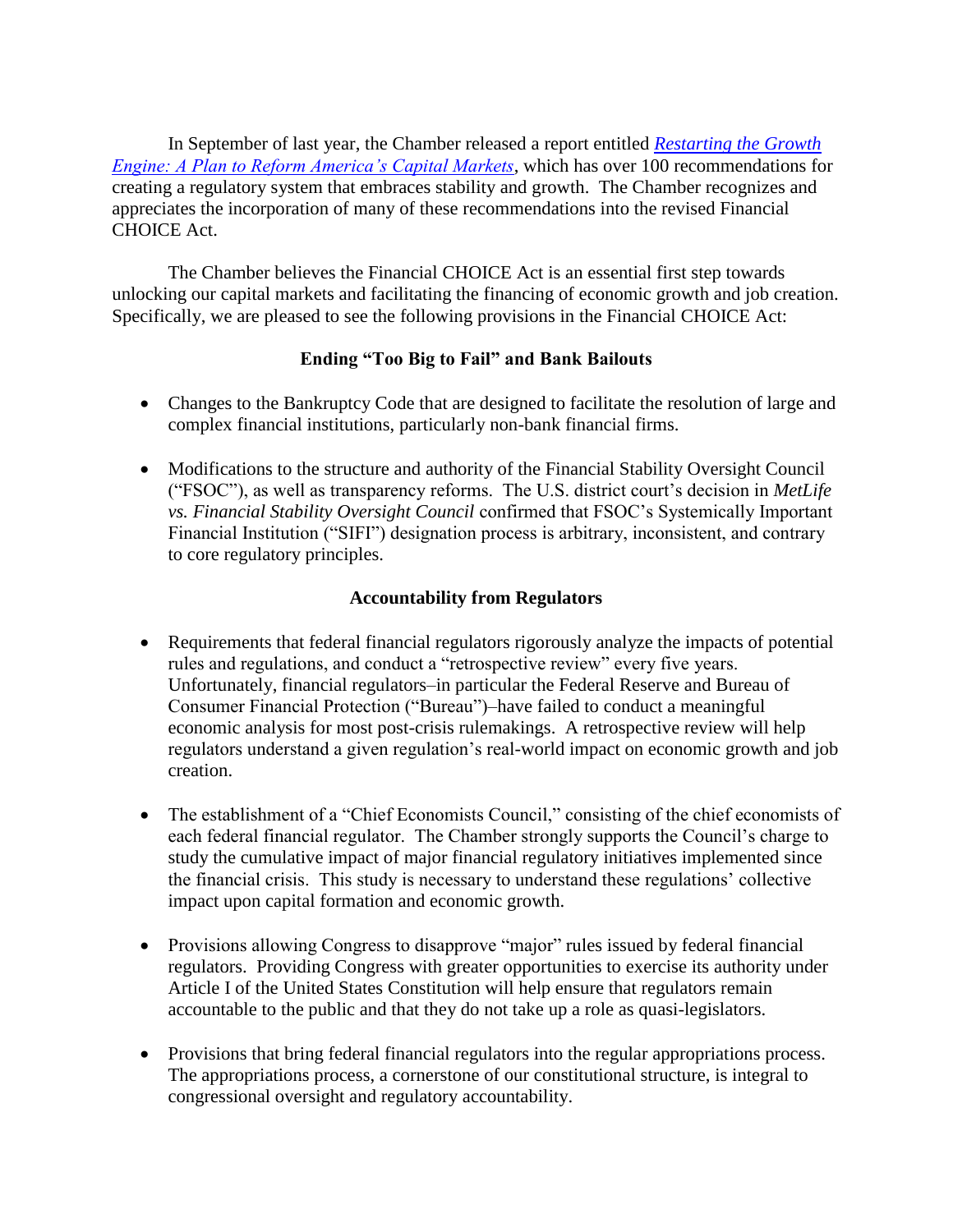- Standardization of processes and procedures for U.S. participation in international standard-setting bodies, including the Financial Stability Board ("FSB"), the Basel Committee on Banking Supervision, and the International Association of Insurance Supervisors.
- A requirement that federal agencies establish policies and procedures to minimize duplicative enforcement efforts, establish standards for when joint investigations or enforcement actions are appropriate, and appoint a lead agency to coordinate any joint efforts. These policies will reduce unnecessary and inappropriate burdens on stakeholders, while fully preserving the government's ability to prosecute wrongdoing.

# **Facilitating Capital Formation**

- Incorporation of key capital formation bills passed by the Committee and the House. The Chamber is greatly concerned by the continuing 20-year decline in the number of public companies in the United States, and the difficulties faced by entrepreneurs in starting new businesses. These bills will promote capital formation by expanding the investor community, focusing on small businesses and startups, and leveraging new technologies to unleash Main Street growth and economic opportunity.
- Modernization of the regulatory regime for business development companies ("BDCs"). These reforms will improve BDCs' ability to provide capital to small and middle-market businesses.
- Provisions requiring proxy advisory firms to register with the Securities and Exchange Commission ("SEC"). Registration will provide greater accountability and subject such firms to an appropriate oversight regime.

### **Main Street Relief**

• Repeal of section 1071 of the Dodd-Frank Act. While well-intentioned, this immense data collection exercise imposes an extraordinary burden on financial institutions. Unintended consequences include constrained credit to our nation's small businesses and detrimental impacts to the economy.

# **Relief for Well Capitalized Banking Organizations**

• Recognition that the capital and liquidity requirements imposed by the Dodd-Frank Act, Basel III, and various implementing regulations have created a severe drag on the U.S. economy. However, we believe that relief eligibility for bank holding companies should not be based on a leverage ratio or a similar computation.

# **CFPB Reform**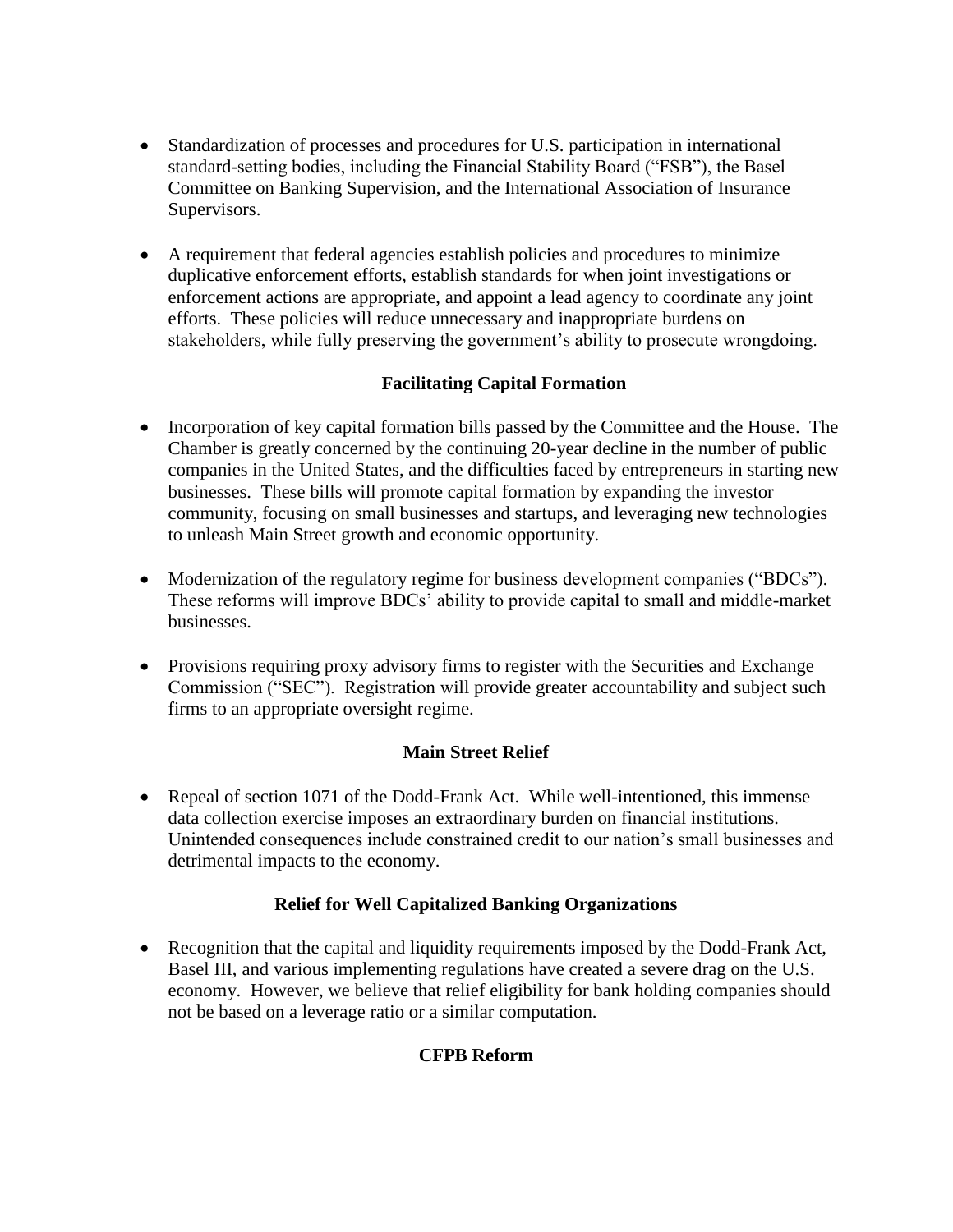- Significant reforms to the Bureau, now named the Consumer Law Enforcement Agency ("CLEA") in the Financial CHOICE Act, such as putting CLEA under regular congressional appropriations, which is a vital "check" in our system of checks and balances.
- Eliminating the Bureau's authority over unfair, deceptive, and abusive acts and practices and returning sole authority to the federal banking regulators. These regulators have established track records on what constitutes a violation, providing institutions with certainty as to prohibited practices. In contrast, the Bureau's enforcement has been arbitrary and inconsistent, and has duplicated actions already brought by the appropriate banking regulator.
- Repeal of Bureau's authority to regulate small-dollar credit. According to the Federal Reserve, "forty-six percent of adults say they either could not cover an emergency expense costing \$400, or would cover it by selling something or borrowing money." Many Americans rely on short term liquidity to meet their emergency–and sometimes daily–financial needs. The Bureau's proposed small dollar rule will substantially hamper consumers' ability to access credit and engender harmful unintended consequences.
- Provisions to strengthen consumer financial privacy protections, and to align the treatment of complaints received by the Bureau with the treatment of complaints received by other federal agencies, including the prudential banking regulators and the Federal Trade Commission.
- Repeal of the Bureau's authority to restrict the use of arbitration. The Bureau itself acknowledged in its own study that arbitration is cheaper, faster, and yields larger settlements for consumers than class action litigation.

# **Capital Markets Improvements**

- Modernization of shareholder proposal rules under Rule 14a-8 of the Securities Exchange Act. A small subset of special interest activists has corrupted the shareholder proposal system under 14a-8, forcing the vast majority of public company investors to pay for issue campaigns that have nothing to do with enhancing shareholder value. The SEC's long neglect of retail shareholders has ultimately harmed those who invest in the public markets, and the Chamber has long called on the SEC to enhance the participation of investors in the proxy process. We believe that reforms to Rule 14a-8 are an importance piece of such reforms, as are solutions such as client-directed voting and simplifying proxy disclosures.
- Managerial and structural reforms to the SEC that will improve agency operations and promote transparency.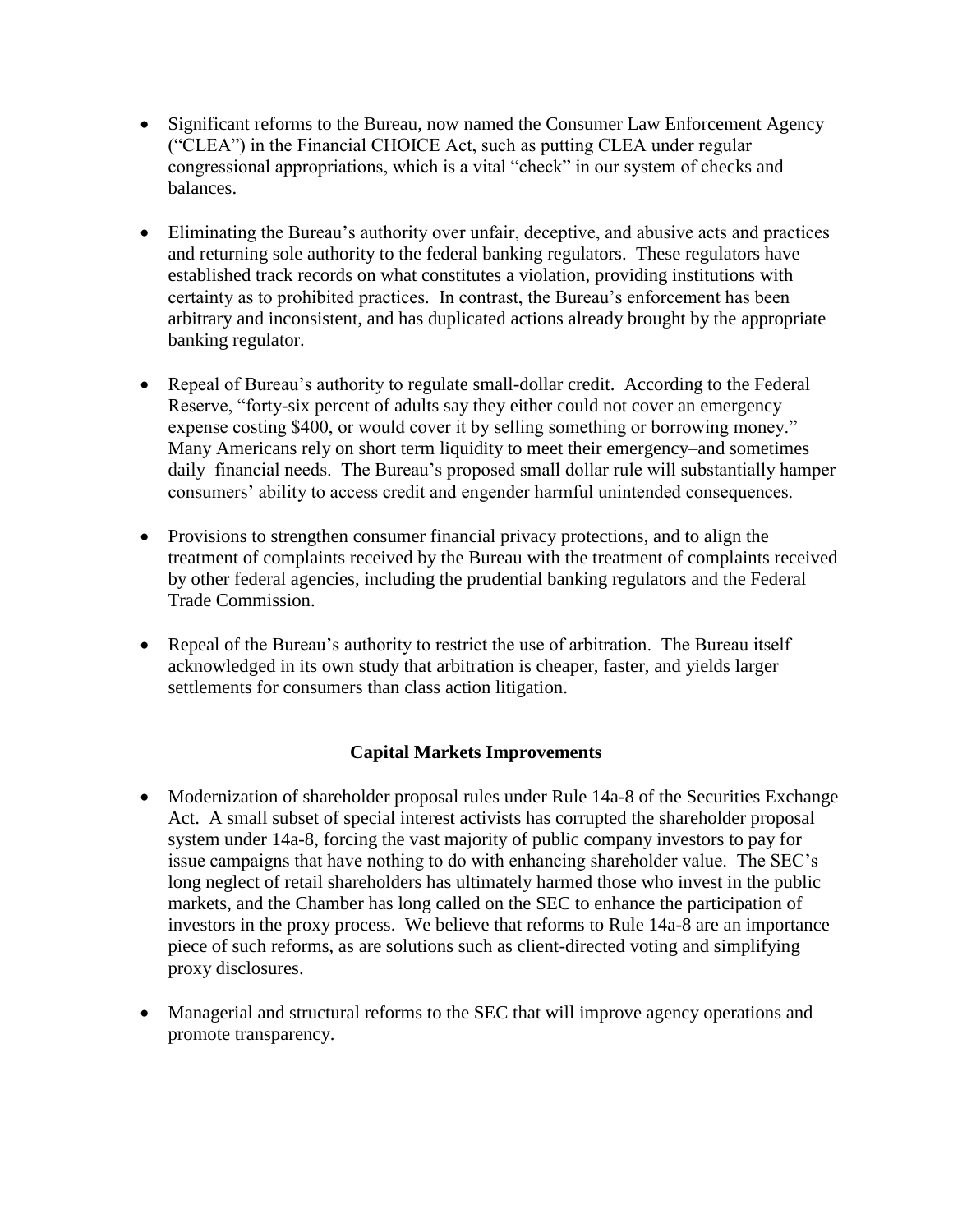- Provisions requiring the SEC to publish an annual enforcement manual. This document will provide the public with greater information regarding enforcement actions and promote compliance with laws and regulations.
- Critical due process protections for respondents in SEC enforcement proceedings, in particular the right for respondents to have their case removed to federal district court.
- A prohibition on the SEC implementing a rulemaking that would mandate the use of universal ballots during proxy contests.
- Streamlined procedures for the SEC to approve applications for investment products. Currently, many applicants are left in limbo for months or even years while waiting to launch new products.
- Denial of whistleblower awards to those individuals who are complicit in wrongdoing.
- Repeal of the Department of Labor's ("DOL") fiduciary rule, the stay on any new DOL fiduciary rule until after the SEC issues a rule, and the requirement that any new DOL fiduciary rule have a substantially identical definition of investment advice and the standard of care. Such provisions will help eliminate confusion among investors while ensuring they have access to financial advice and choice.

## **Repeal of Volcker Rule**

 Repeal of the Volcker Rule, as it has created unjustifiable impediments for non-financial businesses to enter the debt and equity markets. This overly burdensome and exceptionally complex rule has placed U.S. market participants at a global competitive disadvantage.

### **Federal Insurance Office Reform and Covered Agreements**

• Provisions designed to ensure that the interests of U.S. insurers are appropriately and fully represented in international negotiations and before the FSOC. However, such provisions must give due consideration to our long-standing and effective system of statebased insurance regulation.

In short, the Chamber strongly supports many provisions of the Financial CHOICE Act of 2017, and commends the Committee and its Members for the development of a thoughtful and measured approach to financial regulation. However, we believe the *Restarting the Growth Engine Plan* offers additional, common-sense policies that will well-serve the Committee in its continued deliberations. Among those suggestions are:

 Establish a Presidential Commission (the "Commission") on Financial Regulatory Restructuring. The Commission should be truly bipartisan and work toward formulating a plan for restructuring the financial regulatory system to create the oversight needed for 21st century capital markets. The Commission should demonstrate how the new